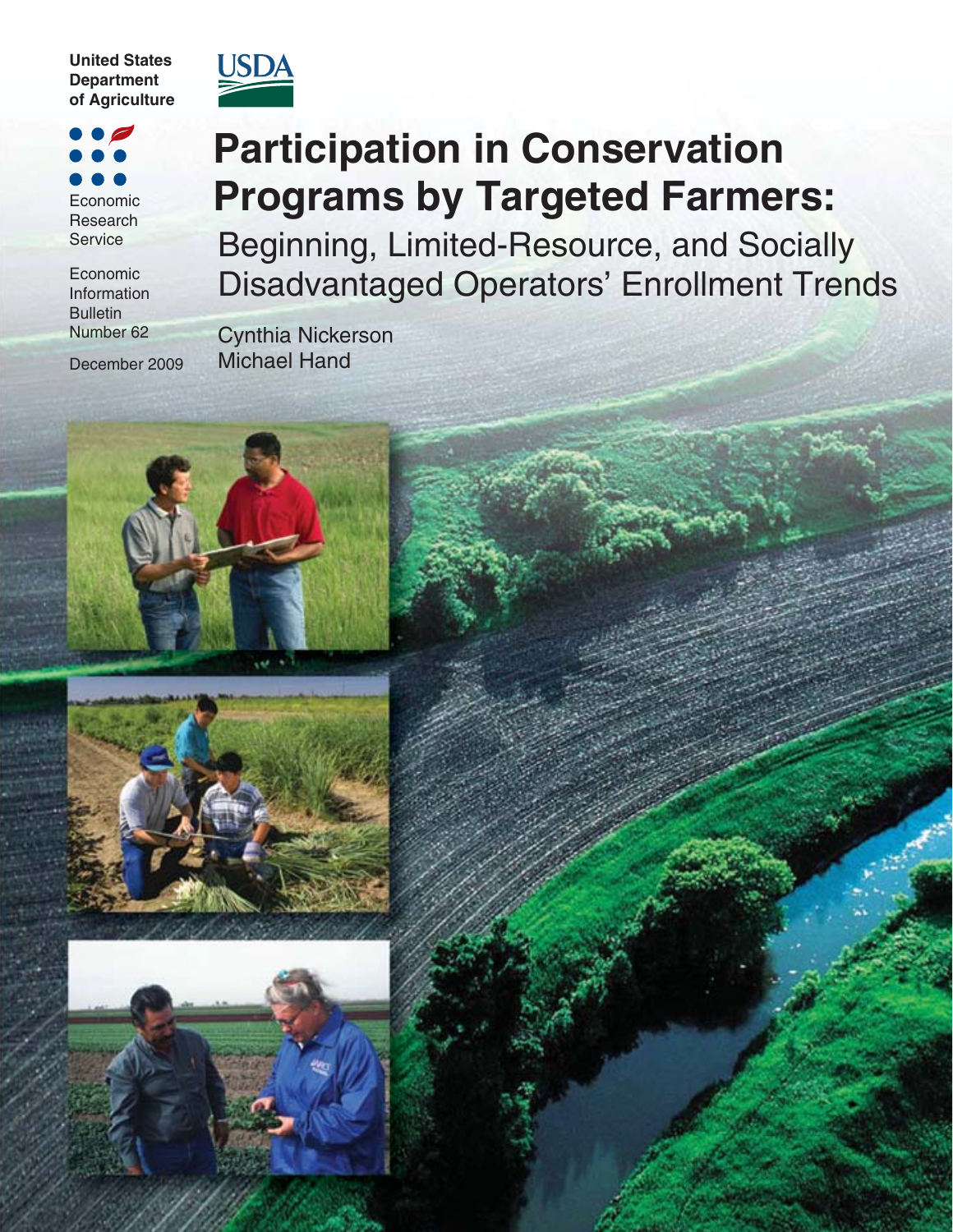# **w**<sub>2</sub> were.usda.gov **Visit Our Website To Learn More!**

*www.ers.usda.gov/*

# **National Agricultural Library Cataloging Record:**

Nickerson, Cynthia J.

 Participation in conservation programs by targeted farmers : beginning, limited-resource, and socially disadvantaged operators' enrollment trends.

(Economic information bulletin ; no. 62)

 1. Conservation of natural resources—Government policy—United States.

2. Agriculture and state—Social aspects—United States.

3. Farmers—United States—Social conditions.

4. Farmers—United States—Economic conditions.

 I. Hand, Michael. II. United States. Dept. of Agriculture. Economic Research Service.

III. Title.

S930

Photo credits: USDA/NRCS.

The U.S. Department of Agriculture (USDA) prohibits discrimination in all its programs and activities on the basis of race, color, national origin, age, disability, and, where applicable, sex, marital status, familial status, parental status, religion, sexual orientation, genetic information, political beliefs, reprisal, or because all or a part of an individual's income is derived from any public assistance program. (Not all prohibited bases apply to all programs.) Persons with disabilities who require alternative means for communication of program information (Braille, large print, audiotape, etc.) should contact USDA's TARGET Center at (202) 720-2600 (voice and TDD).

To file a complaint of discrimination write to USDA, Director, Office of Civil Rights, 1400 Independence Avenue, S.W., Washington, D.C. 20250-9410 or call (800) 795-3272 (voice) or (202) 720-6382 (TDD). USDA is an equal opportunity provider and employer.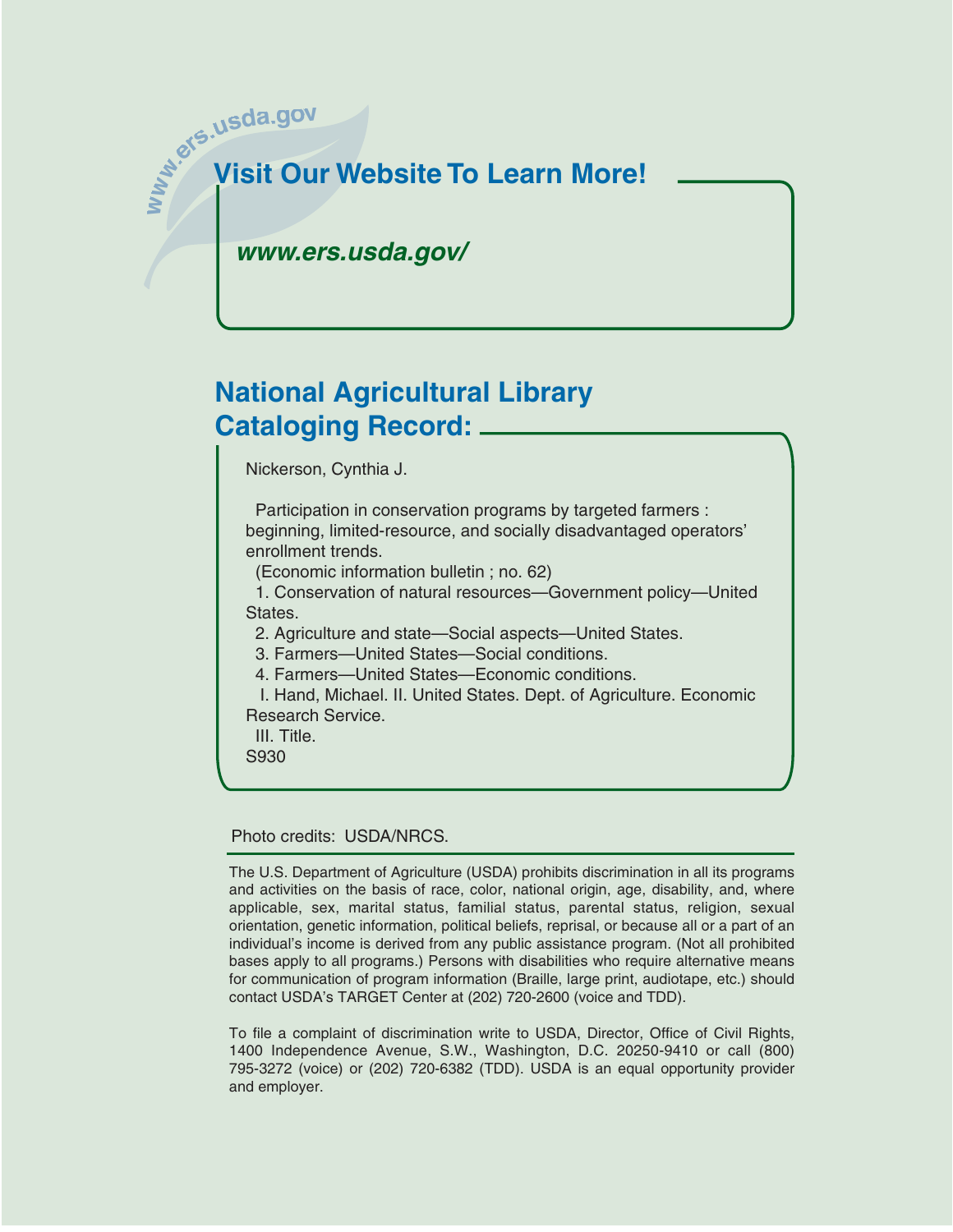

**United States Department of Agriculture**

**Economic Information Bulletin Number 62**

**December 2009**





**www.ers.usda.gov**

# **Participation in Conservation Programs by Targeted Farmers Beginning, Limited-Resource, and Socially Disadvantaged Operators' Enrollment Trends**

**Cynthia Nickerson**, cnickerson@ers.usda.gov **Michael Hand**, mhand@ers.usda.gov

# **Abstract**

Beginning, limited-resource, and socially disadvantaged farmers make up as much as 40 percent of all U.S. farms. Some Federal conservation programs contain provisions that encourage participation by such "targeted" farmers and the 2008 Farm Act furthered these efforts. This report compares the natural resource characteristics, resource issues, and conservation treatment costs on farms operated by targeted farmers with those of other participants in the largest U.S. working-lands and land retirement conservation programs. Some evidence shows that targeted farmers tend to operate more environmentally sensitive land than other farmers, have different conservation priorities, and receive different levels of payments. Data limitations preclude a definitive analysis of whether efforts to improve participation by targeted farmers hinders or enhances the conservation programs' ability to deliver environmental benefits cost effectively. But the different conservation priorities among types of farmers suggest that if a significantly larger proportion of targeted farmers participates in these programs, the programs' economic and environmental outcomes could change.

**Keywords:** Conservation programs, Environmental Quality Incentives Program (EQIP), Conservation Reserve Program (CRP), Wetlands Reserve Program (WRP), beginning farmers, limited-resource producers, socially disadvantaged farmers and ranchers

# **Acknowledgments**

The authors thank David Nulph and Vince Breneman (both from USDA's Economic Research Service) for assistance with analyses using geographic information systems data. We also thank the following for their helpful comments on earlier drafts: Mary Ahearn, David McGranahan, and Marca Weinberg, all from ERS; Alex Barbarika from USDA's Farm Service Agency; Cathy Kling from Iowa State University; Dayton Lambert from the University of Tennessee; and Felix Spinelli from USDA's Natural Resources Conservation Service. Angela Anderson (editorial) and Victor B. Phillips, Jr. (layout and design) provided production assistance.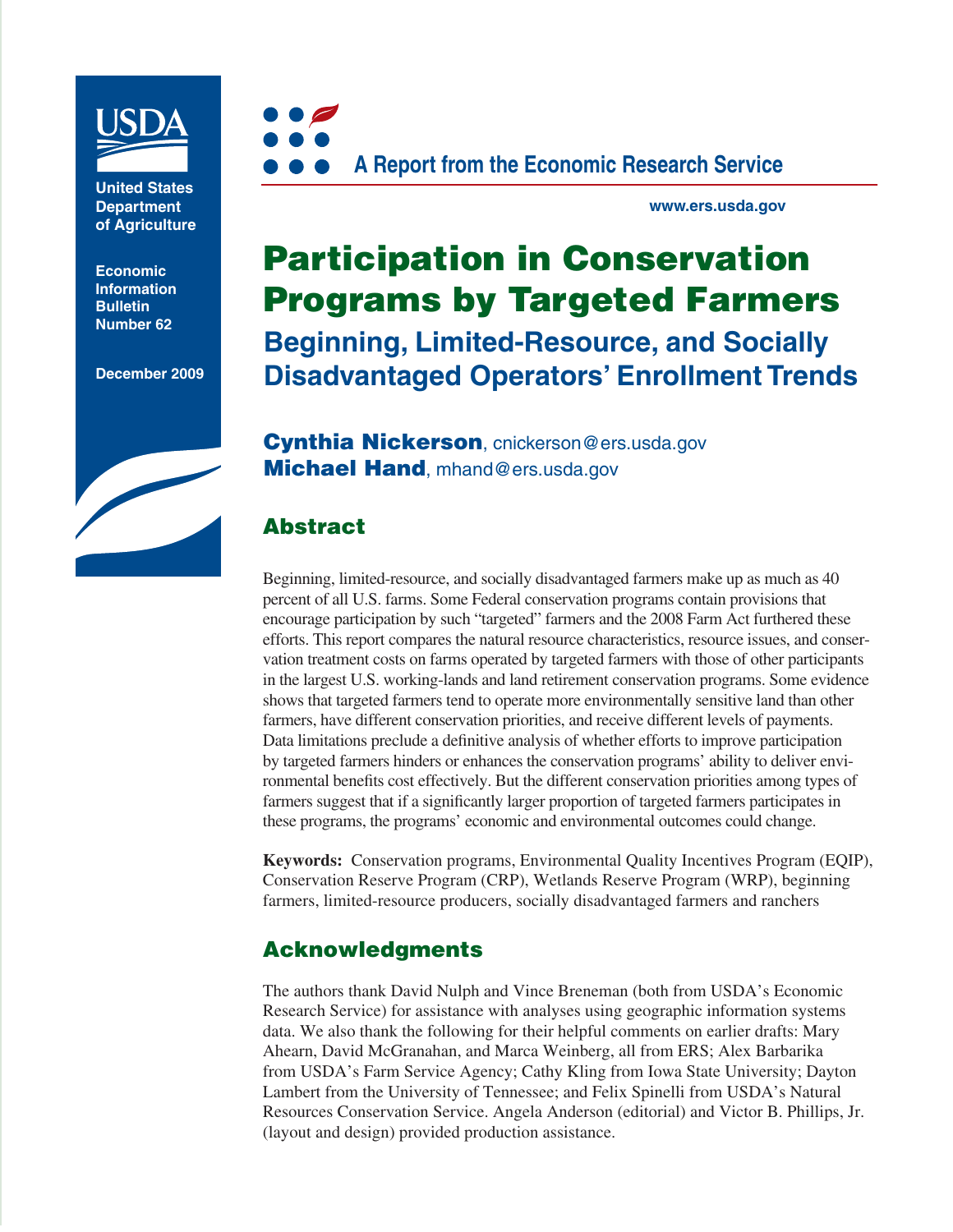# **Contents**

| What We Know About Targeted Farmers 4                  |
|--------------------------------------------------------|
|                                                        |
| <b>To What Extent Do Targeted Farmers Participate</b>  |
| How Do Targeted Farmers Use Conservation Programs?  19 |
|                                                        |
|                                                        |
|                                                        |

#### *Recommended citation format for this publication:*

Nickerson, C., and M. Hand. *Participation in Conservation Programs by Targeted Farmers: Beginning, Limited-Resource, and Socially Disadvantaged Operators' Enrollment Trends,* Economic Information Bulletin No. 62, U.S. Dept. of Agriculture, Economic Research Service, December 2009.

**ii**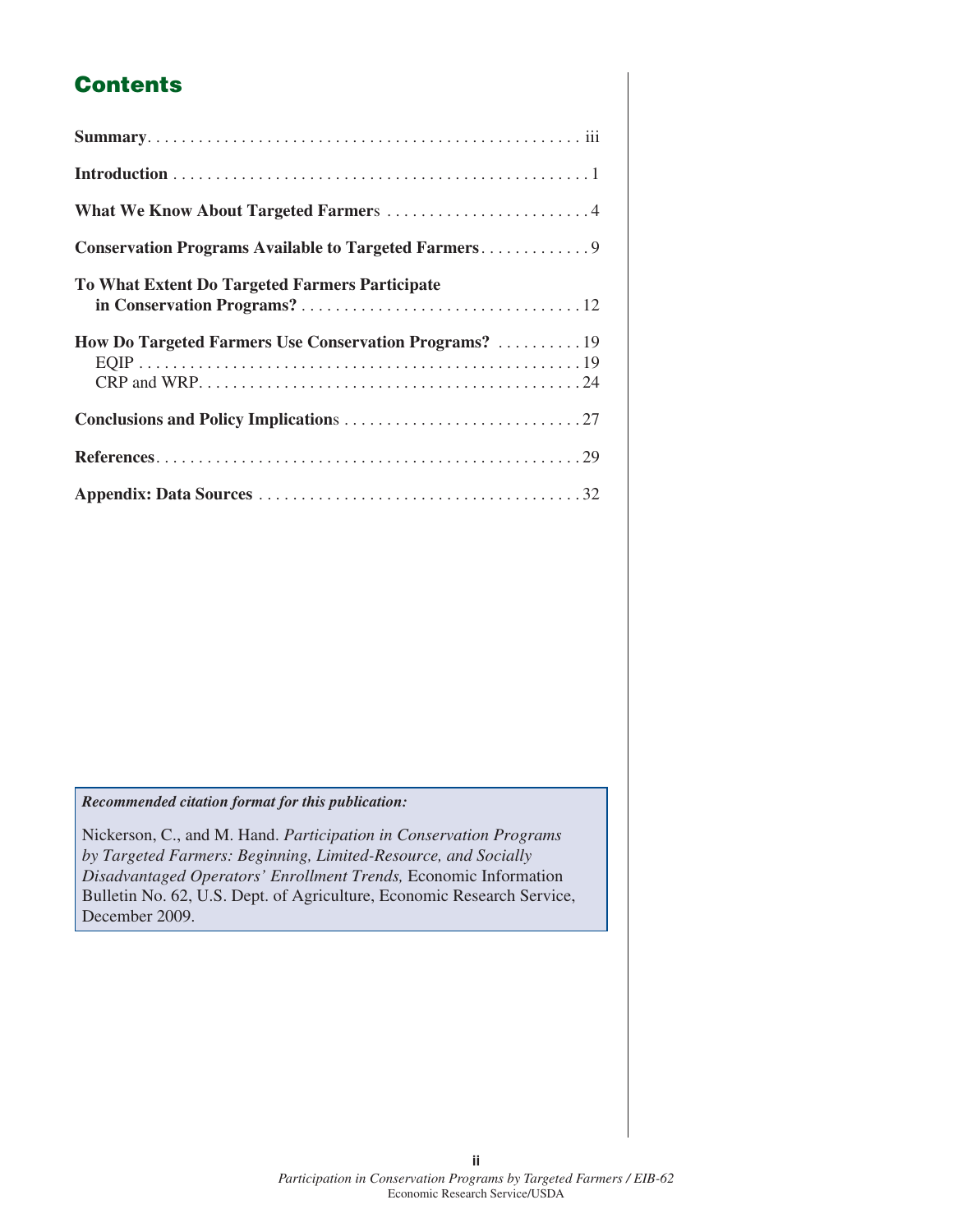# **Summary**

Targeted farmers include those with 10 or fewer years of experience, farmers with limited farm sales and income, and farmers belonging to segments of the population that have historically been subject to discrimination, such as African American, American Indian, Alaskan Native, Hispanic, Asian American, or Pacific Island farmers. Targeted farmers make up as much as 40 percent of all U.S. farms, and, although many participate in conservation programs, targeted farmers typically have not participated in government agricultural programs at the same rate as other farmers. To help offset potential barriers to participation, USDA offers targeted farmers more favorable payment and enrollment terms in conservation programs than are available to other farmers.

### **What Is the Issue?**

Farm legislation in both 2002 and 2008 encouraged targeted farmers to participate in conservation programs by making them eligible for more favorable payment and enrollment terms than other farmers received. Such Federal provisions can alter program outcomes in unintended ways if targeted farmers adopt different conservation practices, address different environmental needs, or operate land that is more or less environmentally sensitive than the land operated by other farmers. Targeting certain farmer types could result in tradeoffs between environmental performance, cost-effective delivery of program benefits, and improved access to Federal conservation programs. This report addresses this issue by examining participation patterns in the Environmental Quality Incentives Program (EQIP), Conservation Reserve Program (CRP), and Wetlands Reserve Program (WRP) to provide information on the types of farmers who enroll, the geographic distribution of participants, the types and costs of conservation practices they implement, the resource issues they address, the natural resource characteristics associated with their farms, and whether different types of farmers participate in different ways. Participation rates are measured where possible based on both the number of farms and acres enrolled in conservation programs, as these two measures can provide very different pictures of targeted farmer participation. Those three conservation programs account for 74 percent of authorized conservation spending in the 2008 Farm Act.

## **What Did the Study Find?**

During 2004-07, targeted farmers participated differently in conservation programs than did other farmers. While not definitive, evidence shows that targeted farmers tended to operate more environmentally sensitive land than other farmers, had different conservation priorities, and received different levels of payments. Those differences suggest that economic and environmental outcomes could change if the proportion of targeted farmers enrolled in the programs increases significantly.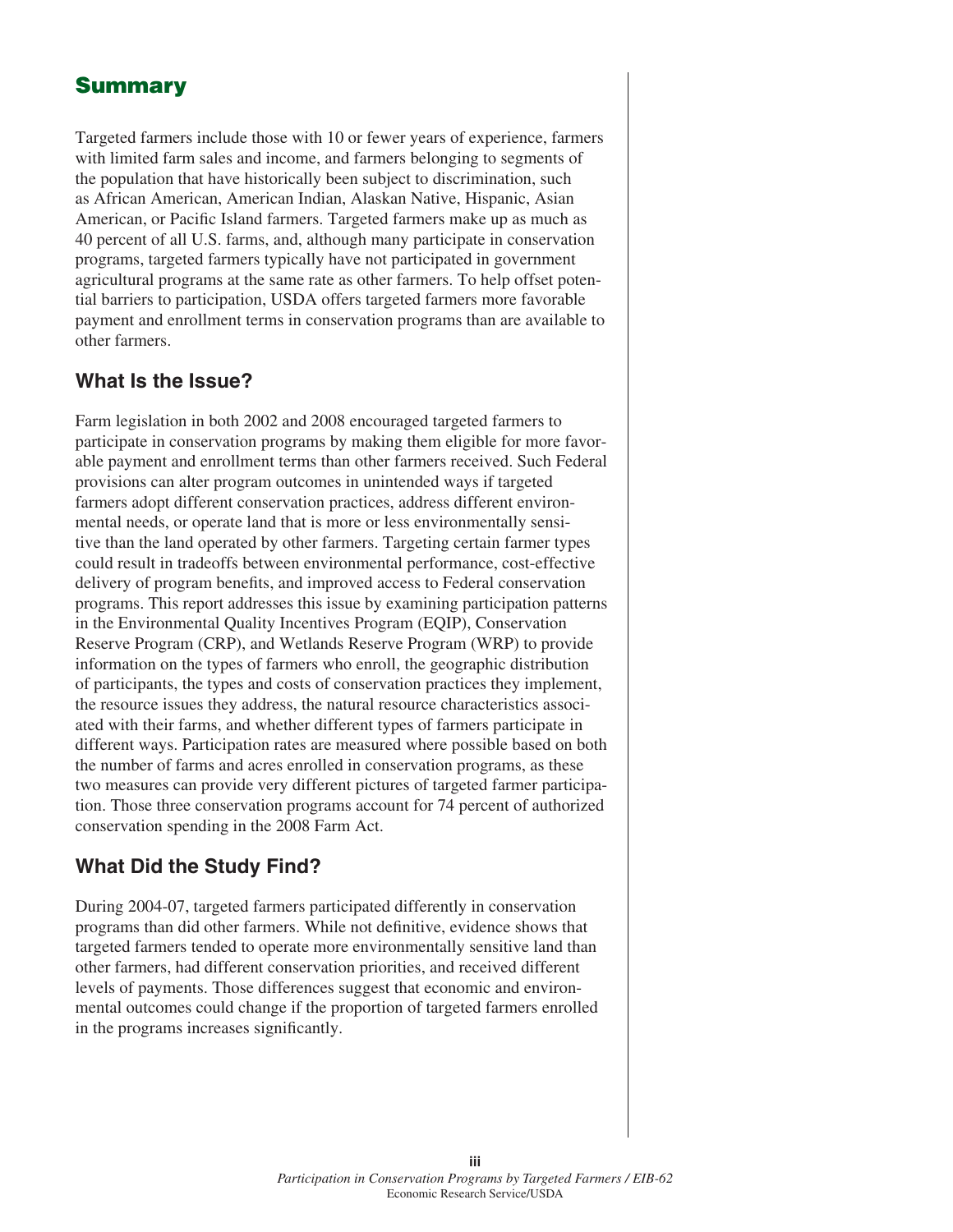#### *Enrollment Patterns*

Beginning and limited-resource farmers—two of the three targeted-farmer groups—were less likely to participate in EQIP than was the U.S. farm population as a whole (data on socially disadvantaged farmer participation in EQIP were not available). These two farmer types operated about 27 percent of all farms in 2006 but held 12 percent of EQIP contracts. This participation trend was observed in nearly every region of the country, suggesting that policies that make it easier for these farmers to enroll could increase participation. One new policy aimed at encouraging participation, however, is likely to have little effect. The 2008 Farm Act requires that 5 percent of EQIP funds be set aside annually for beginning farmers, but beginning farmers have typically received more than 10 percent of EQIP payments annually in recent years.

Like their participation patterns in EQIP, targeted farmers enrolled disproportionately fewer farms in conservation programs that retire land from production. Twenty-two percent of farms operated by all three groups of targeted farmers were enrolled in the CRP and WRP, even though they operate 31 percent of all farms. A different pattern emerges, however, when the amount of enrolled acreage is evaluated instead of the number of enrolled farmers: Targeted farmers enrolled disproportionately more acreage in CRP and WRP than other farmers. Targeted farmers operated 15 percent of farmland acres in 2007 but controlled 17 percent of acres enrolled in these programs.

#### *Environmental Problems and Priorities for Treatment*

Beginning farmers in the Delta region (the only area for which we could analyze soil data) who participated in EQIP tended to enroll more highly erodible land than other participating farmers. This trend suggests that conservation efforts by these farmers could provide more program benefits than efforts by other farmers. The available data, however, make it difficult to determine with certainty if targeting these farmers would increase program benefits because the characteristics of program participants may not represent this farmer group as a whole. If, in general, few beginning farmers operate highly erodible land (and the few that do have "self-selected" and have already chosen to enroll), targeting more of these farmers for enrollment may not provide more conservation benefits than are provided by other farmer types.

Conservation priorities of farmers participating in conservation programs differ by farmer type. Beginning and limited-resource farmers enrolled in EQIP addressed livestock forage and health needs and plant productivity/ quality issues more often than did other farmer types. And although both beginning and limited-resource farmers participating in EQIP were more likely to farm closer to quality-impaired waters, the limited-resource farmers were less likely to address water quality problems. Several possible reasons may explain these tendencies. First, limited-resource farmers may face financial or other constraints in adopting practices that might improve water quality. Second, these farmers may derive more direct benefits by focusing on other issues (like improving plant health and vigor). Finally, limitedresource farmers tend to operate smaller farms that are not subject to the same regulatory requirements facing larger farm operators who use EQIP to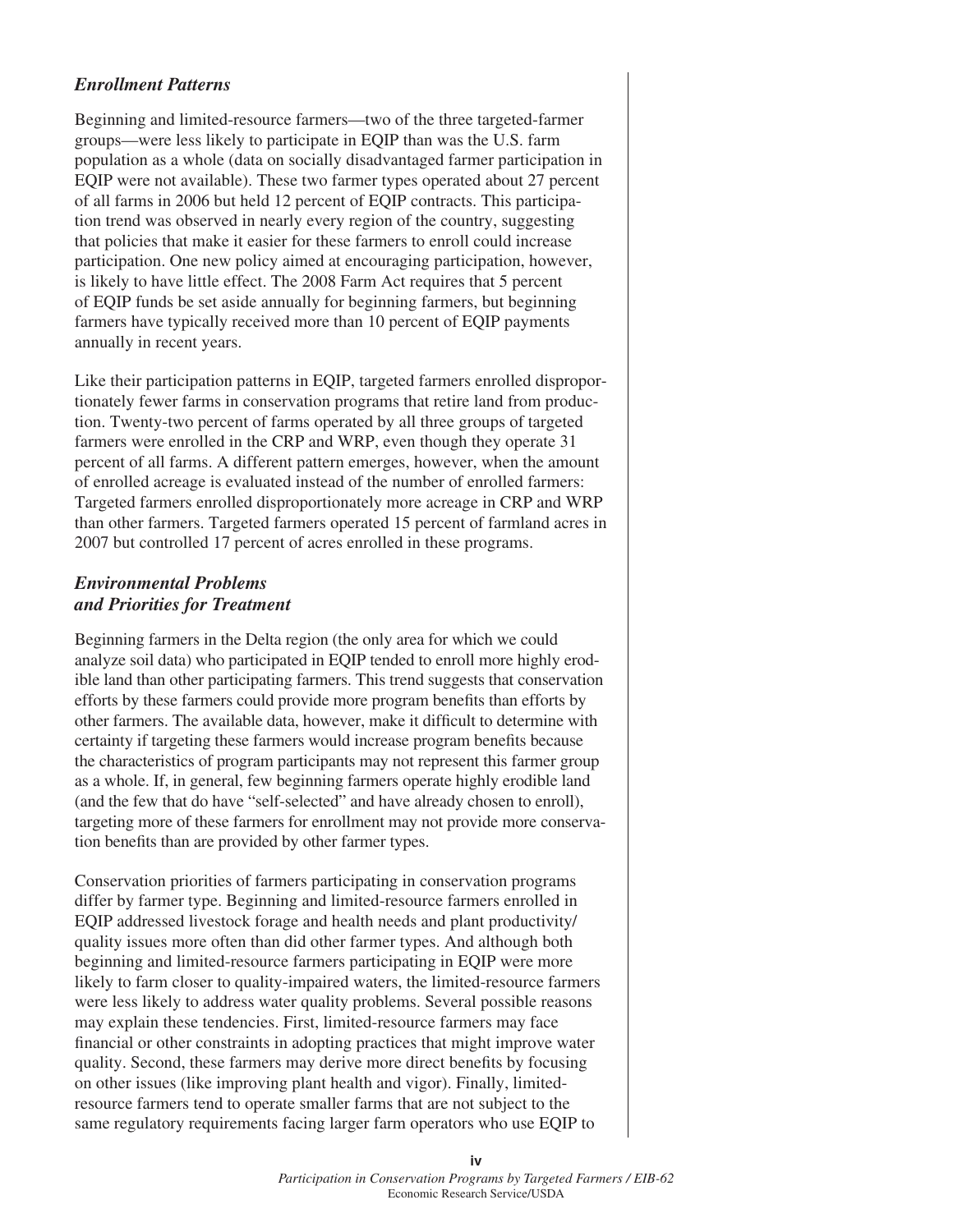fund water pollution reduction practices (e.g., pollutant discharge regulations for concentrated animal feeding operations). In land retirement programs, targeted farmers of all types were more likely than other farmer types to be located in areas where proposed conservation efforts were expected to achieve the greatest reduction in soil erosion and the greatest improvement in water quality.

#### *Costs of Treatment*

The size of conservation payments varied among farmer groups.

- In EQIP, average payments (which represent the cost to government) to beginning farmers were significantly higher than the average payments to other farmers, while payments to limited-resource farmers were signifi cantly lower. Both beginning and limited-resource farmers implemented a larger number of conservation practices than other farmers did, but the scale of those practices tended to be smaller.
- In CRP and WRP, targeted farmers enrolled a greater share of operated acreage and received smaller per acre payments, but the number and types of conservation practices adopted did not differ significantly from those of other farmers.

# **How Was the Study Conducted?**

The analysis relied on USDA data from EQIP and CRP administrative records, the 2007 Census of Agriculture, and the National Resources Inventory (NRI). The analysis also used data from the Agricultural Resource Management Survey (ARMS), which is conducted annually by the National Agricultural Statistics Service and the Economic Research Service.

The EQIP and CRP contract data identified the resource problems that received treatment and, for EQIP, how payments and adoption of practices varied between beginning/limited-resource producers and other participant types. The analysis used the ARMS data from 2004-07 to analyze payment and acreage enrollments in CRP and WRP by farmer type and to summarize the characteristics of targeted farmers. The 2001 ARMS data on conservation practice adoption (the most recent year data were available) were used to examine conservation practice adoption patterns in land retirement programs. The census, NRI, and other data characterized the distribution of farmer types relative to measures of environmental conditions.

EQIP, CRP, ARMS, NRI, and census data were used to characterize differences among current conservation program participants and to suggest that targeted and other farmers may differ in their ability to provide environmental benefits cost effectively. Providing firm answers about the impacts of favoring particular farmer types would require more information, including quantitative estimates of the environmental benefits provided by different farmer types and whether targeted participants are more cost-effective providers of benefits than nonparticipants. Also, targeted farmers' acreages are disproportionately small, and information about program participants' farm sizes would be needed to distinguish whether differences between farmer types are due to the type of farmer or farm size.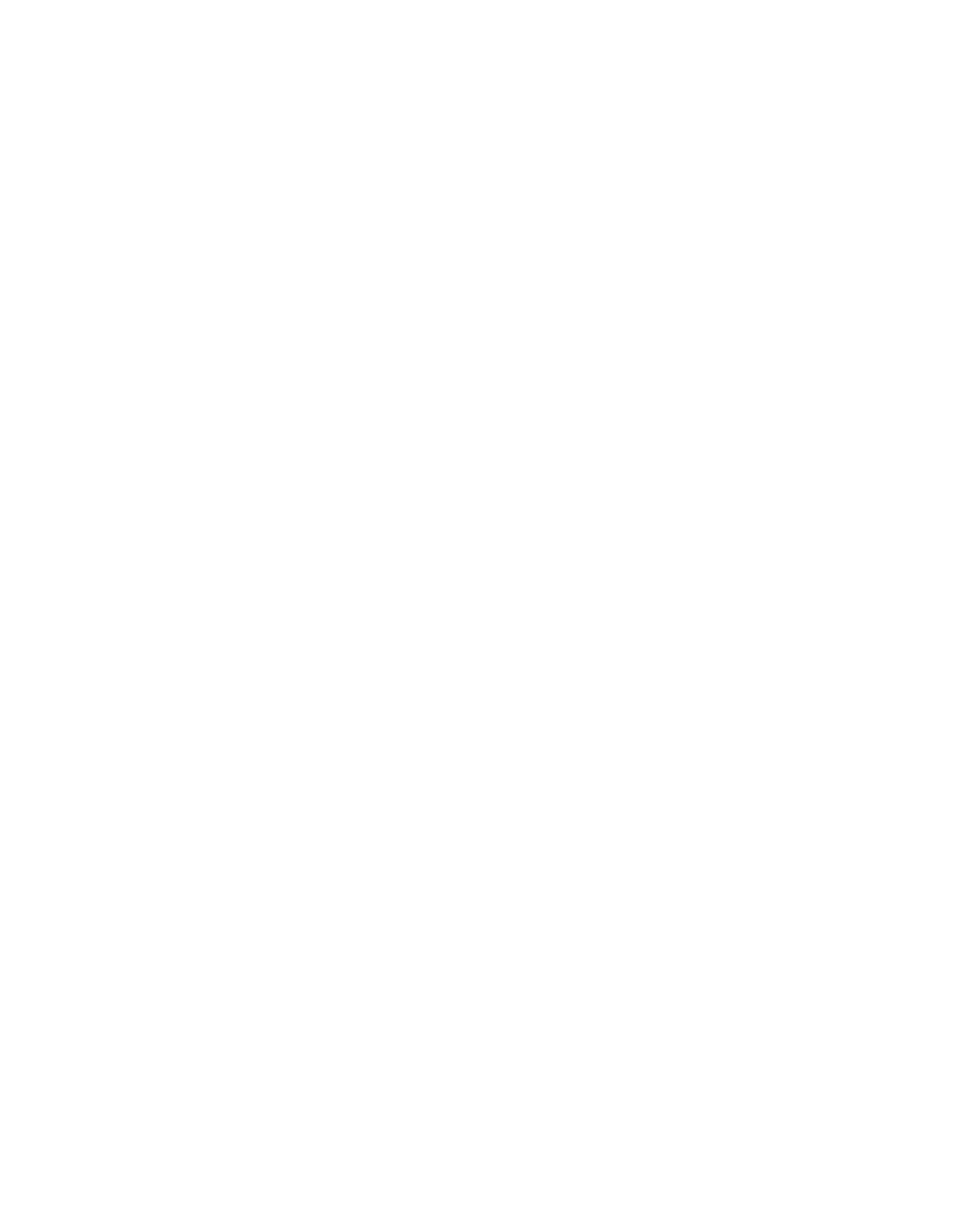# **Introduction**

The Federal Government has a long history of providing assistance to farmers and ranchers to encourage the adoption of practices that reduce unintended negative environmental spillovers from agricultural production. Much of this conservation assistance is provided through voluntary programs that help finance the installation of conservation structures (e.g., riparian buffers and grassed waterways) and the adoption of environmentally friendly land management practices or that provide technical support to identify conservation needs and develop implementation plans. The 2008 Food, Conservation, and Energy Act (2008 Farm Act) is projected to increase conservation program funding by more than 17 percent. If appropriated at authorized levels, \$11.5 billion in conservation assistance will go to working farm and ranchland that remain in production, and \$13 billion will go to land retirement programs*.*

Both the 2002 and 2008 Farm Act legislation included provisions that ensure accessibility for all eligible farmers and ranchers to conservation programs. These provisions provide favorable payment terms to reduce unintentional barriers to participation for farmers who may face unique circumstances, such as limited farming experience, limited financial resources, and limited opportunities. The favorable payment terms are available to beginning, limited-resource, or socially disadvantaged segments of the farm population ("targeted farmers" for the purposes of this report).

Targeted farmers' characteristics can affect their participation in conservation programs (see box, "Defining Targeted Farmers"). For example, recent Economic Research Service (ERS) research shows that beginning farmers tend to have smaller farms, lower levels of onfarm income, and different personal and household characteristics than do established farms (Ahearn and Newton, 2009) and that these differences can affect decisions about conservation activities (Lambert et al., 2006; Caswell et al., 2001).

Providing favorable payment terms to particular types of farmers may make Federal conservation programs more accessible if targeted farmers could not participate without them. Some evidence suggests that encouraging participation by targeted farmers may also alter the environmental benefits generated by conservation programs. Comparing the distribution of farmer types and highly erodible land suggests that socially disadvantaged farmers are more likely than other farmers to be located in counties where a higher proportion of cropland is highly erodible (fig. 1).<sup>1</sup> When farmers are more likely to operate marginal land, targeting them for participation could increase the environmental benefits provided by conservation programs.

Changing program participation rates among targeted farmers could also affect program costs, and whether costs increase or decrease depends on the cost effectiveness of practices implemented by new participants. If the farmers who enroll in conservation programs provide environmental benefits at the lowest cost, encouraging their participation achieves both economic and accessibility goals. If applicants from targeted groups provide benefits at a higher cost, encouraging their participation may improve access at the expense of economic goals.

<sup>1</sup>This comparison uses 2007 Census of Agriculture data, which identifies the principal operator's race and ethnicity, and 1997 National Resources Inventory data that identifies cropland by erodibility level. The ARMS data used in this report define socially disadvantaged farmers and ranchers, but the Census data do not allow us to identify these farmers in precisely the same way (see appendix, "Data Sources"). However, the geographic distribution of these farmers is comparable between Census and ARMS.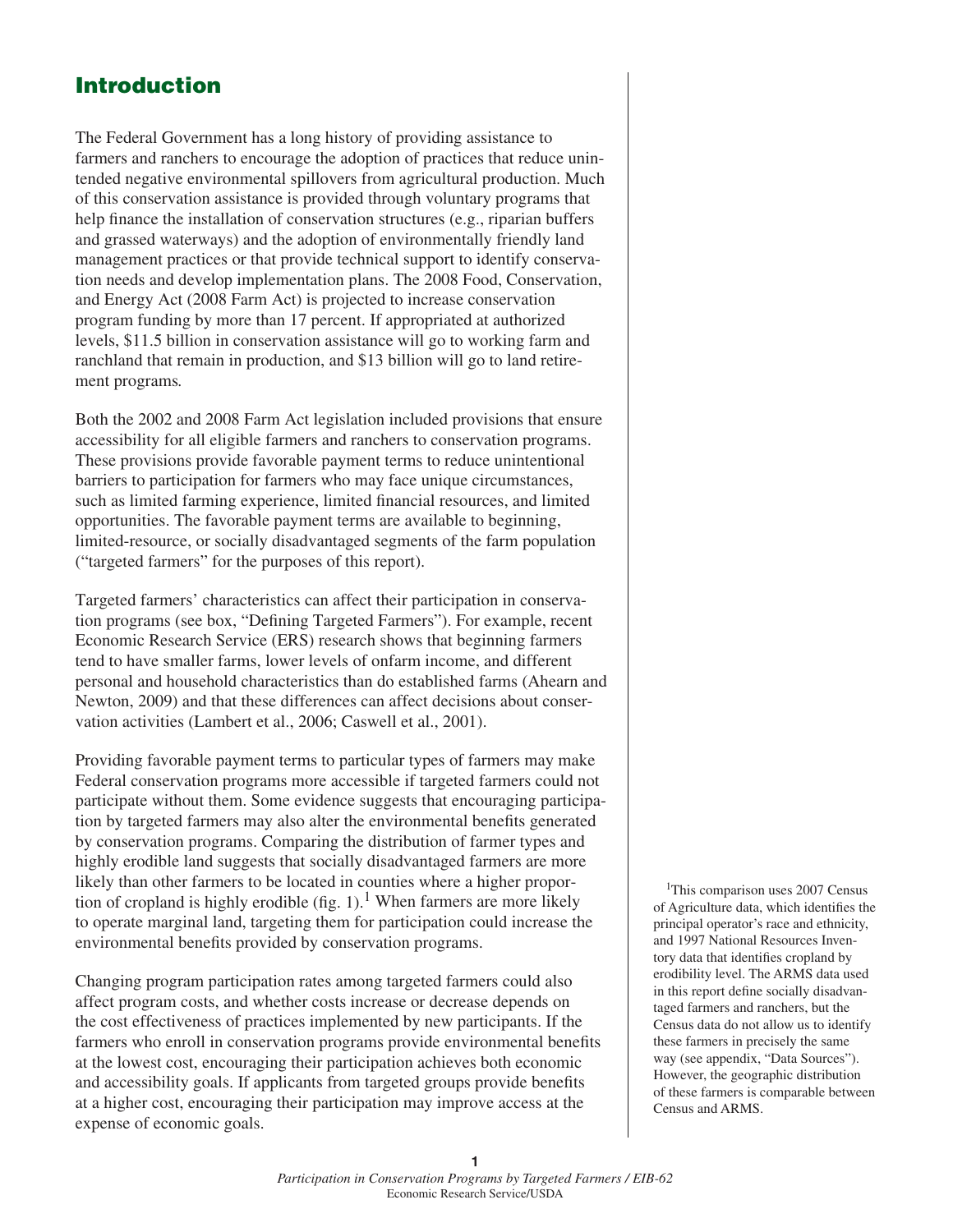#### Figure 1 **Distribution of selected farmer types and highly erodible cropland, by county**



Note: Counties in dark green with a black outline identify the greatest overlap between the distribution of selected socially disadvantaged groups and highly erodible cropland. Although some rangeland may also be subject to erosion, erodibility data are available only for cropland. Source: 2007 Census of Agriculture (non-White and Hispanic operators) data and 1997 National Resources Inventory (highly erodible cropland) data.

This report examines participation patterns of targeted farmers relative to other farmers in major Federal conservation programs. We focus on the extent of their participation, the geographic distribution of participants, the types and costs of conservation practices implemented, and resource issues farmers typically face and address. Although the available data preclude a definitive assessment of economic tradeoffs from improving accessibility, this report improves our understanding of how these farmers use and impact conservation programs.

**2**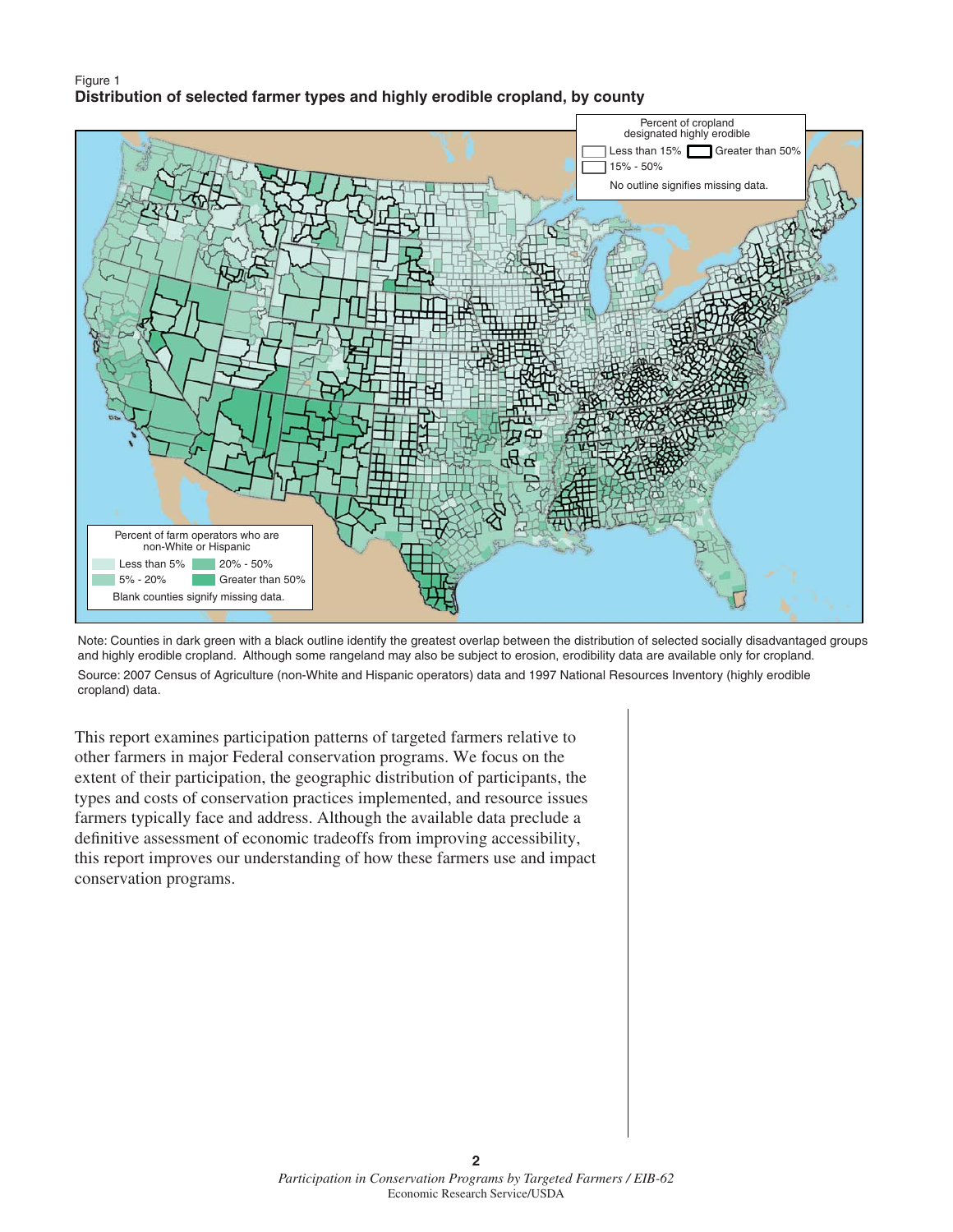#### **Defining Targeted Farmers**

USDA has established definitions for beginning, limited-resource, and socially disadvantaged farmers (referred to as "targeted" for the purposes of this report). Our definitions correspond to USDA definitions to the extent that available data allow us to do so.

*Beginning farmers and ranchers (BF)—*Using data from USDA's Agricultural Resource Management Survey (ARMS) (see appendix, "Data Sources"), we can identify up to three operators per farm and define beginning farmers and ranchers as operators with not more than 10 years of experience. In 2006, however, ARMS identifies more than one operator in only one version of the survey. For that year, we define beginning farms as those operated by a primary operator with not more than 10 years of experience. USDA generally defines beginning farmers and ranchers as those who materially and substantially participate in farm or ranch operations, but have not operated a farm or ranch for more than 10 consecutive years. If operated by an entity, this requirement applies to all members of the entity (USDA, 2007).

*Limited-resource farmers and ranchers (LR)—*Farmers and ranchers are defined as limited resource if in each of the last 2 years they earned less than \$105,000 in gross farm sales (adjusted for inflation) and had low household income (USDA, 2007; Hoppe et al., 2007). Low household income means that the household income was less than the national poverty level for a family of four or was less than half the county median household income in the 2 previous years.

*Socially disadvantaged farmers and ranchers (SDA)—*In this report, we define a farm as operated by a socially disadvantaged farmer and rancher if the principal operator is African American, American Indian, Alaskan Native, Hispanic, Asian American, or Pacific Islander. We do not include women in this definition. While some socially disadvantaged farmer definitions include groups subject to gender prejudice, our definition is consistent with the Conservation Title in the 2008 Farm Act, which excludes women (unless they meet the socially disadvantaged definition some other way). Prior to the 2008 Farm Act, conservation programs administered by USDA did not use socially disadvantaged farmer definitions. USDA does, however, have various credit, insurance, and outreach programs to improve access to USDA programs for such farmers and ranchers (Dismukes et al., 1997a).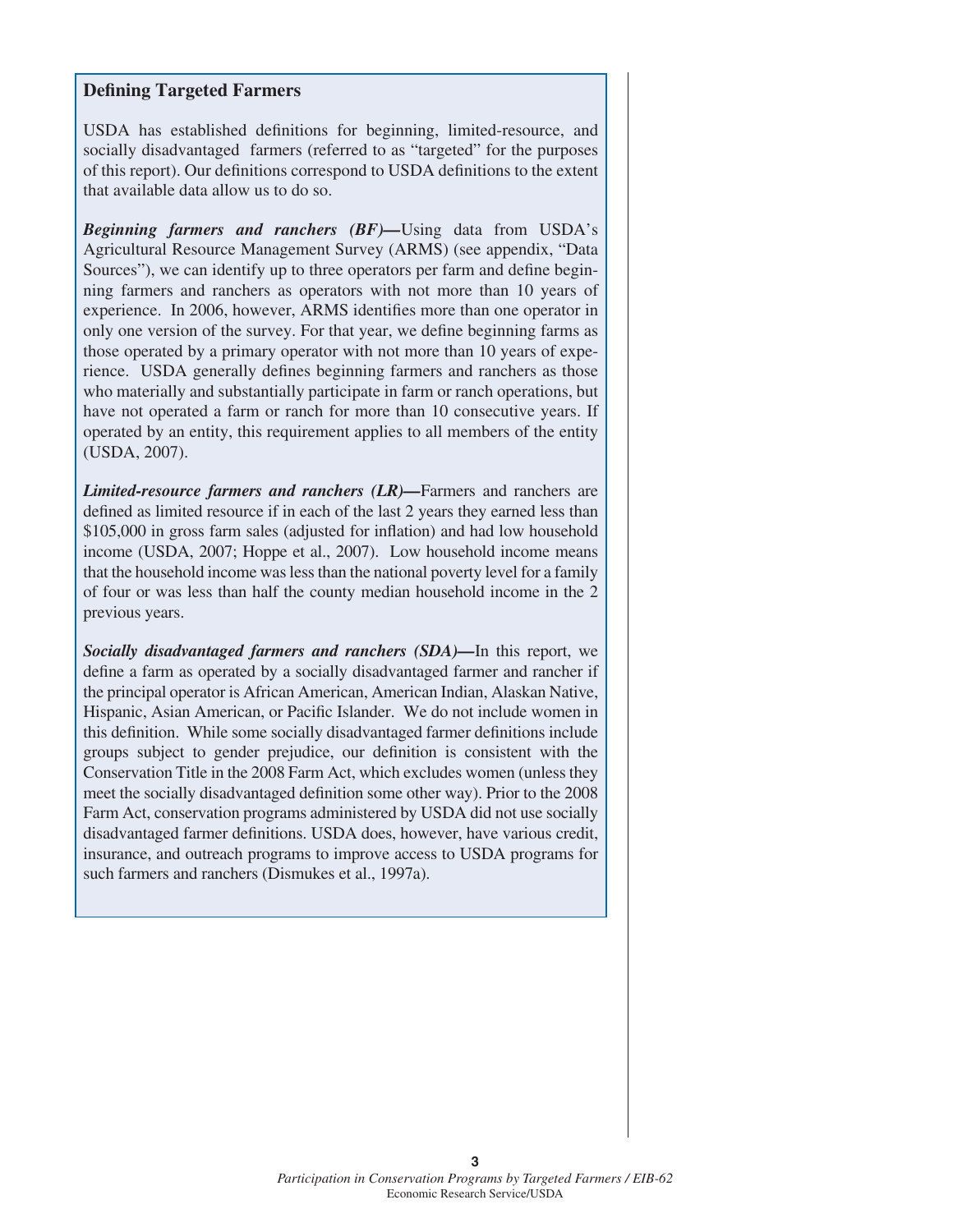## **What We Know About Targeted Farmers**

Targeted farmers include beginning, limited-resource, and socially disadvantaged farmers, and most farm operators identify with just one of these three groups (fig. 2). During  $2005-07$ , the largest proportion (59 percent) of farms operated by targeted farmers was beginning-farmer operations. Socially disadvantaged (SDA) farmers accounted for 21 percent and limited-resource farmers, 33 percent. These percentages sum to more than 100, signaling that some farmers belong to multiple groups. For example, 5 percent of these farmers were both beginning and socially disadvantaged farmers, and 4 percent were both beginning and limited-resource farmers. Only 1 percent of these farms were operated by farmers who belonged to all three groups.

The characteristics of these operations can improve our understanding about why targeted farmers might participate in conservation programs differently than other farmers. Targeted farmers operate a sizable proportion of land. In 2007, they operated about 677,000 farms—nearly 31 percent of the Nation's 2.1 million farms (fig. 3). Yet, these farmers account for a disproportionately small amount of farm production value, contributing only 12 percent of the nearly \$290 billion in farm commodities produced by all U.S. farms in 2007. This smaller farm production value reflects the fact that a larger proportion of these farmers operate small-scale family farms (defined as those with less than \$250,000 in sales) and that a smaller proportion of beginning and socially disadvantaged farmers identify farming as their major occupation—residential or lifestyle farms—compared with other farmer types (table 1).<sup>2</sup> Limited-resource farmers are more likely to report farming as their major occupation; however, fewer farms are operated by them. Low-sales farms and farmers who devote time to nonfarming occupations may face financial or labor constraints that preclude use of conservation practices that are capital- or management-intensive.

2The Economic Research Service developed a classification system that categorizes farms based on sales, major occupation of the primary operator, and farm ownership structure. For a detailed description, see Hoppe et al., 2007.

#### Figure 2



\* Coefficient of variation is between 25 percent and 50 percent.

BF=Beginning farmers; SDA=Socially disadvantaged farmers; LR=Limited-resource farmers. Note: Farms operated by women are not included with socially disadvantaged farmers, unless they otherwise meet the SDA definition.

Source: ERS calculation based on USDA's pooled 2005-07 Agricultural Resource Management Surveys, Phase III, conducted by the National Agricultural Statistics Service and the Economic Research Service.

> *Participation in Conservation Programs by Targeted Farmers / EIB-62* Economic Research Service/USDA

**4**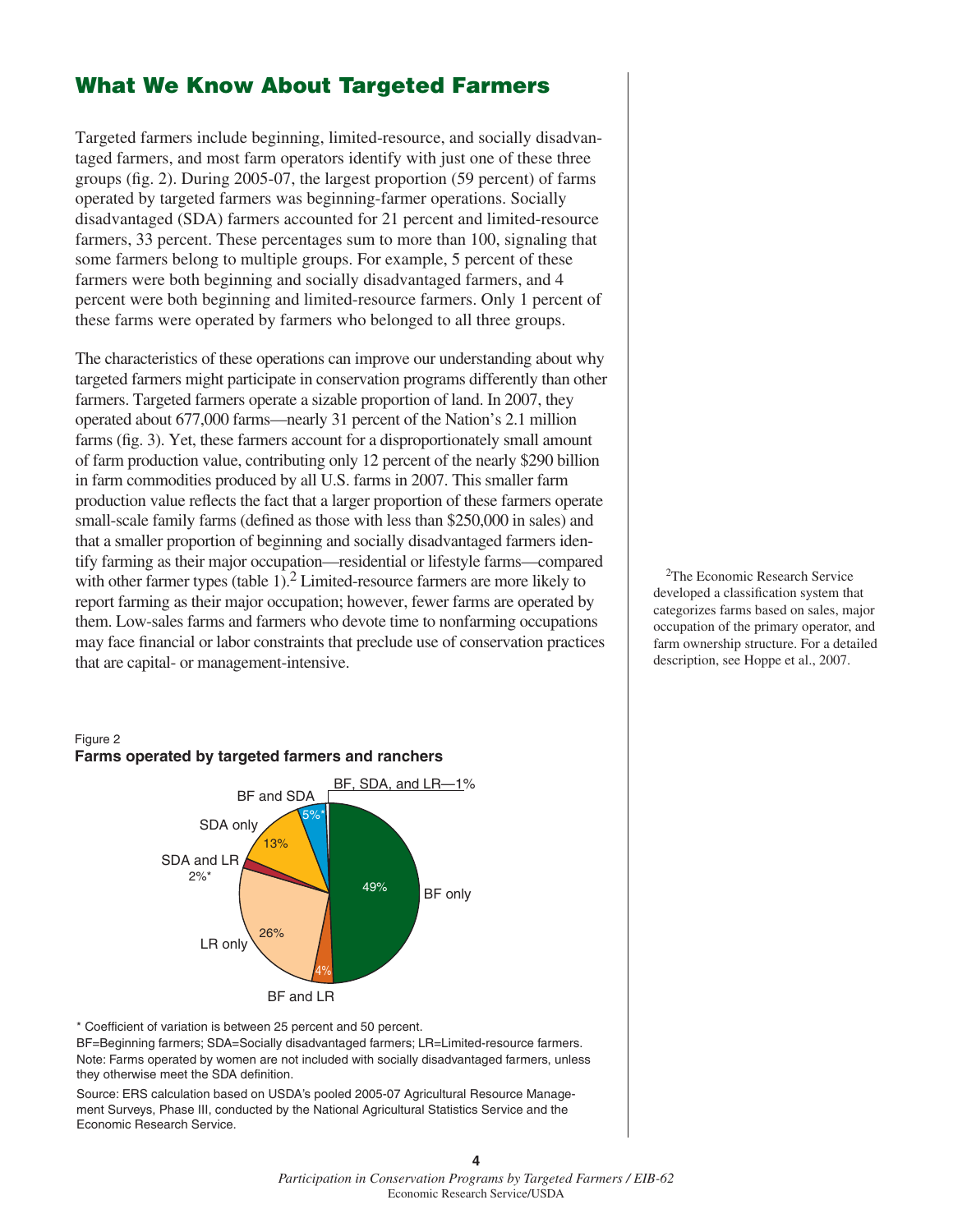#### Figure 3 **Share of total farms and production, by operator status** Percent



\* Coefficient of variation is between 25 percent and 50 percent.

BF=Beginning farmers; LR=Limited-resource farmers; SDA=Socially disadvantaged farmers. Notes: Farms operated by women include farms with female primary operators that do not meet the definitions of targeted farmers. The "all other farms" category includes farms where women are not primary operators. Totals may not sum to 100 due to rounding. Source: ERS calculations based on USDA's 2007 Agricultural Resource Management Survey,

Phase III, conducted by the National Agricultural Statistics Service and the Economic Research Service.

Although their farms are typically small, some targeted farmers operate relatively large farms. In 2007, the median acres operated—the midpoint of the range of acres operated—by targeted farmers ranged from 41 to 75 acres, compared with 94 acres for small family farms and 118 acres for farms of all sizes operated by other farmer types (table 2). The high average number of acres operated, relative to median number of acres operated, suggests that all farmer types include relatively large farms. In particular, a few socially disadvantaged farms are organized as nonfamily farms that operate larger farms, on average. Also, socially disadvantaged farms specializing in livestock are about 150 acres larger, on average, than socially disadvantaged farms in general.

Beginning and limited-resource farmers are somewhat more likely than other farmers to report no production value. The share of these farmers reporting zero production value varies between 26 and 28 percent, compared with 23 percent of small family farms operated by other farmer types.<sup>3,4</sup> Recent research that analyzes production and conservation behavior revealed that decisions not to produce crops or livestock are positively associated with conservation payments (Lambert et al., 2006). This suggests that conditions that temporarily rule out farming may not preclude conservation program participation, although a lack of production over several years could make some farmers ineligible to participate.

For farms reporting a positive production value, commodity production by targeted farmers appears similar to small family farms, at least at first glance. Livestock accounts for most of the production value for farmers of all types, and more than half of socially disadvantaged farmers specialize in livestock (table 2). Specialization in beef cattle and other grazing livestock is common among small farms, due to the low labor and low cost requirements (Hoppe et al., 2007). Of farmers with a majority of their production value from crop

<sup>3</sup>Production value reflects the market value of what is produced in a given year, regardless of whether it is shared among multiple parties or put into inventory. Farms may have no production due to adverse weather conditions, disease, or other reasons (Hoppe et al., 2007).

4When women are included in the definition of socially disadvantaged farmers, the proportion of socially disadvantaged farmers reporting zero production value rises from 20 percent to 33 percent.

**<sup>5</sup>** *Participation in Conservation Programs by Targeted Farmers / EIB-62* Economic Research Service/USDA